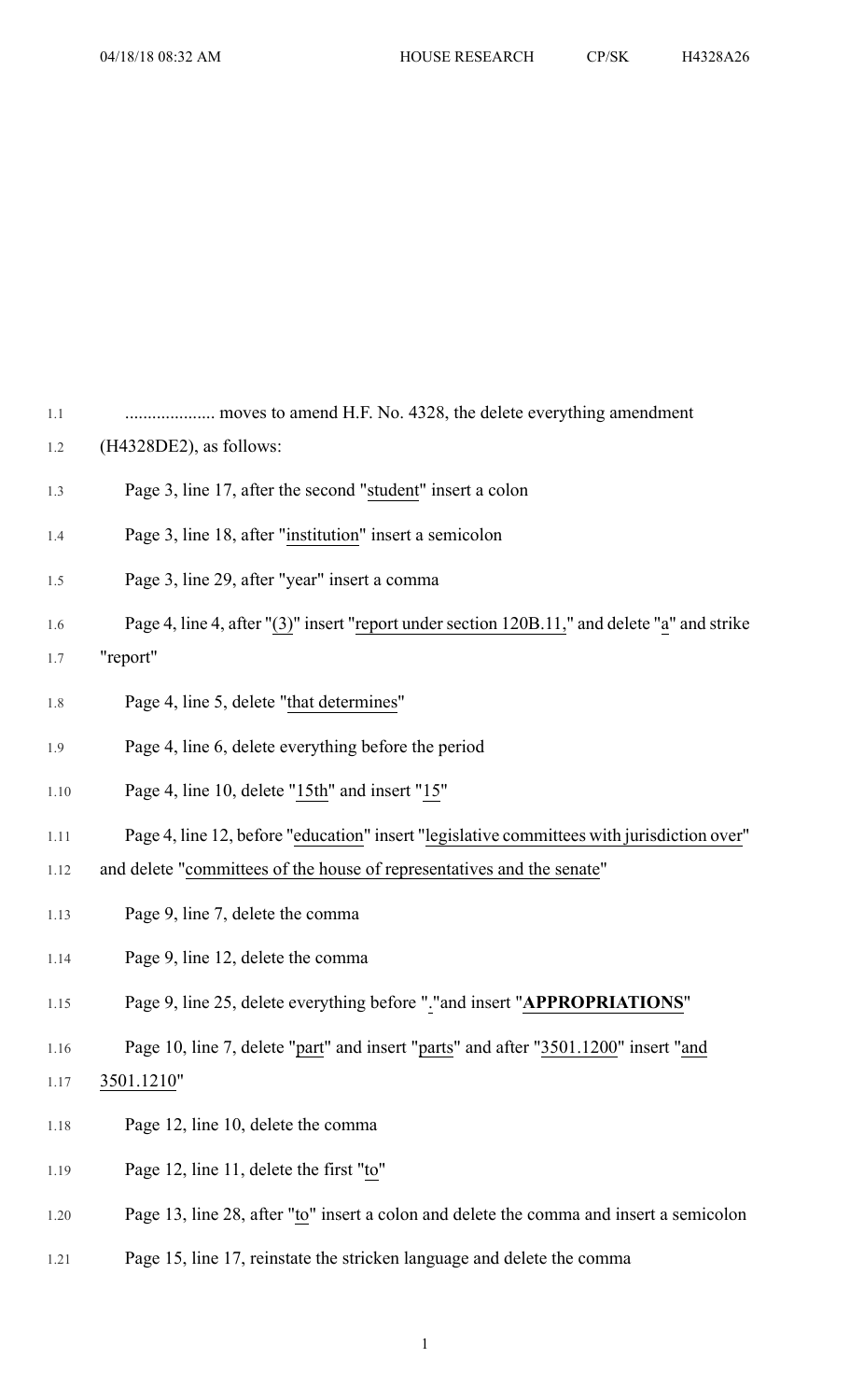| 2.1  | Page 15, line 18, delete the comma and delete the comma                                    |
|------|--------------------------------------------------------------------------------------------|
| 2.2  | Page 16, line 4, delete "to ensure" and insert "for ensuring"                              |
| 2.3  | Page 16, line 6, strike "must be" and insert "are"                                         |
| 2.4  | Page 26, after line 16, insert:                                                            |
| 2.5  | "Subd. 8. Reporting. A school district or charter school receiving revenue under this      |
| 2.6  | section must annually report safe schools expenditures to the commissioner, in the form    |
| 2.7  | and manner specified by the commissioner. The report must show spending by functional      |
| 2.8  | area and align with the revenue uses according to subdivision 5."                          |
| 2.9  | Page 27, line 14, after "in" insert "Minnesota Statutes,"                                  |
| 2.10 | Page 28, line 11, delete "sum" and insert "sums" and delete "is" and insert "are"          |
| 2.11 | Page 28, line 13, delete "purpose" and insert "purposes"                                   |
| 2.12 | Page 28, delete line 17                                                                    |
| 2.13 | Page 28, line 18, delete " $(c)$ " and insert " $(b)$ "                                    |
| 2.14 | Page 28, line 25, after "services" insert a comma                                          |
| 2.15 | Page 29, line 19, after "grant" insert "under this subdivision"                            |
| 2.16 | Page 29, line 29, after "under" insert "Minnesota Statutes,"                               |
| 2.17 | Page 29, line 30, delete "\$300,000" and insert "300,000"                                  |
| 2.18 | Page 30, line 11, delete "\$273,000" and insert "273,000"                                  |
| 2.19 | Page 30, line 15, after "under" insert "Minnesota Statutes,"                               |
| 2.20 | Page 35, line 8, delete "assault" and insert "exploitation"                                |
| 2.21 | Page 35, line 10, delete "to parents information" and insert "information to parents"      |
| 2.22 | Page 35, lines 11 and 17, delete the comma                                                 |
| 2.23 | Page 35, line 13, delete "and"                                                             |
| 2.24 | Page 35, line 14, delete "to reject unwanted" and insert "report sexual abuse, assault, or |
| 2.25 | exploitation; and"                                                                         |
| 2.26 | Page 35, delete line 15 and insert:                                                        |
| 2.27 | "(3) age-appropriate information to deter boundary violations and unwanted forms of        |
| 2.28 | touching and contact."                                                                     |

2.29 Page 35, line 31, delete the first comma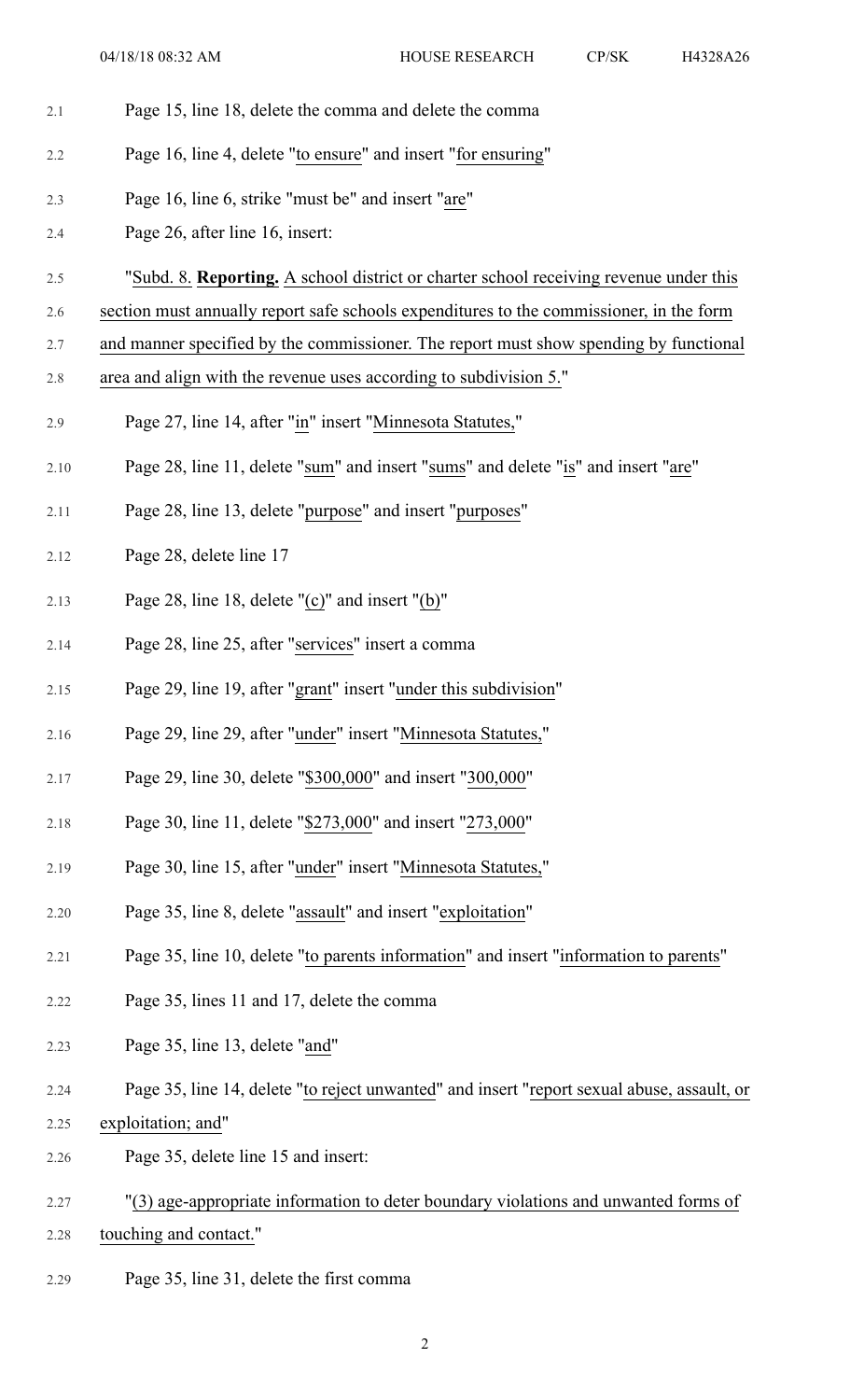- 3.1 Page 38, line 1, delete "Advanced Placement, International" and insert "advanced
- 3.2 placement, international"
- 3.3 Page 38, line 2, delete "Baccalaureate" and insert "baccalaureate"
- 3.4 Page 40, line 3, delete the comma
- 3.5 Page 40, line 7, delete "at least" and delete "and up"
- 3.6 Page 40, line 22, delete "subdivision 1,"
- 3.7 Page 56, line 26, delete "section 120B.355, subdivision 2" and insert "the state plan"
- 3.8 Page 59, delete subdivision 2 and insert:
- 3.9 "Subd. 2. **Report.** The commissioner must report on progress toward developing the
- 3.10 rating system required under subdivision 1 to the chairs and ranking minority members of
- 3.11 the legislative committees with jurisdiction over kindergarten through grade 12 education
- 3.12 in accordance with section 3.195, no later than February 1, 2020."
- 3.13 Page 59, line 2, delete "Commissioner duties" and insert "Rating system"
- 3.14 Page 59, line 6, delete "star" and insert "summative"
- 3.15 Page 59, delete lines 7 to 9 and insert "(a)"
- 3.16 Page 59, line 10, delete "achievement" and delete everything after "100" and insert a
- 3.17 period
- 3.18 Page 59, delete line 11 and insert:
- 3.19 "(c) The summative rating must be based on the accountability indicators used in the
- 3.20 state plan to identify schools for support and improvement. "State plan" as used in this
- 3.21 section means the plan submitted by the commissioner in accordance with the Elementary
- 3.22 and Secondary Education Act, as most recently authorized, and approved by the United
- 3.23 States Department of Education, including state goals."
- 3.24 Page 59, line 12, delete "star" and insert "summative" and delete "academic achievement"
- 3.25 Page 59, line 13, delete "annually"
- 3.26 Page 59, line 14, before the period, insert "by September 1, 2020, and annually thereafter"
- 3.27 Page 60, delete subdivision 3
- 3.28 Page 61, delete subdivisions 4 and 5
- 3.29 Page 62, line 6, delete "academic achievement"
- 3.30 Page 62, line 9, strike "section" and delete the new language and insert "the state plan"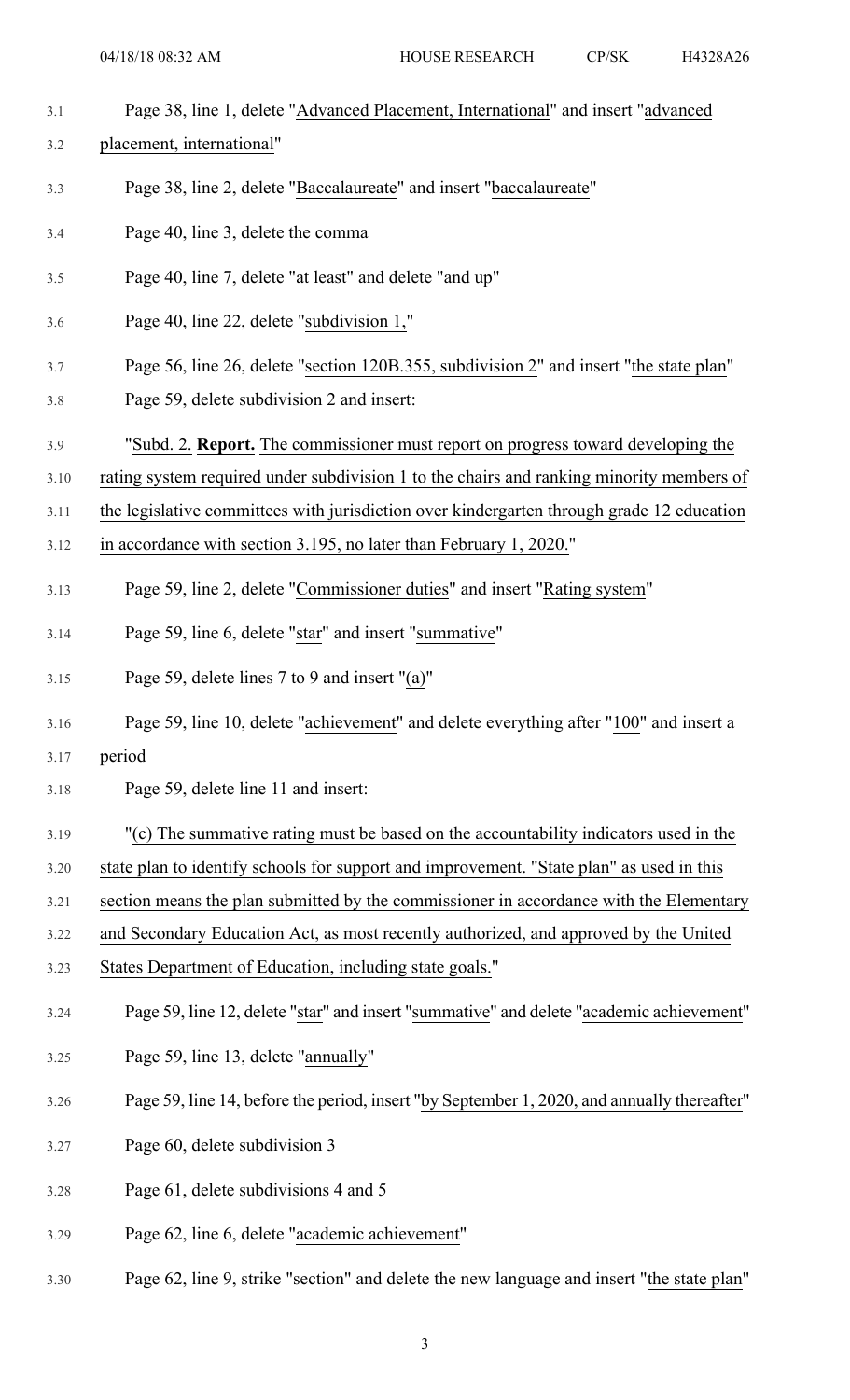- 4.1 Page 63, line 8, delete "star" and insert "summative"
- 4.2 Page 63, line 9, delete "achievement"
- 4.3 Page 63, lines 11 and 12, after "plan" insert "as defined under section 120B.355,
- 4.4 subdivision 2"
- 4.5 Page 66, line 16, delete "is" and insert "of"
- 4.6 Page 69, line 27, after "appropriation" insert "in Laws 2016, chapter 189, article 25,
- 4.7 section 62, subdivision 15,"
- 4.8 Page 72, line 24, delete "sum" and insert "sums" and delete "is" and insert "are"
- 4.9 Page 73, line 1, delete the comma
- 4.10 Page 74, line 9, after "126C.05" insert a comma
- 4.11 Page 74, line 12, after "appropriation" insert a period
- 4.12 Page 118, line 18, after the first "the" insert "legislative" and delete "of the legislature"
- 4.13 Page 124, line 27, delete "family is" and insert "families are"
- 4.14 Page 125, lines 16 and 18, delete "to" and insert "and"
- 4.15 Page 125, line 17, delete "school-issued devices,"
- 4.16 Page 125, line 27, delete "not-for-profit" and insert "nonprofit"
- 4.17 Page 126, line 31, delete the comma and delete the first "the" and insert "that"
- 4.18 Page 127, line 1, after "with" insert "this section and"
- 4.19 Page 127, line 2, delete the first comma and insert "and" and delete "to 125B.28"
- 4.20 Page 127, line 29, after the first "the" insert "legislative committees with jurisdiction
- 4.21 over" and delete "committees of the legislature"
- 4.22 Page 136, delete section 3 and insert:
- 4.23 "Sec. 3. Minnesota Statutes 2016, section 124D.162, is amended to read:
- 4.24 **124D.162 KINDERGARTEN READINESS ASSESSMENT.**
- 4.25 Subdivision 1. **Purpose of assessment.** The purpose of kindergarten readiness assessment
- 4.26 is to determine whether children are prepared to enter school, to understand the connection
- 4.27 between kindergarten readiness and later academic achievement, and to produce data that
- 4.28 can inform the effectiveness of early childhood programs.